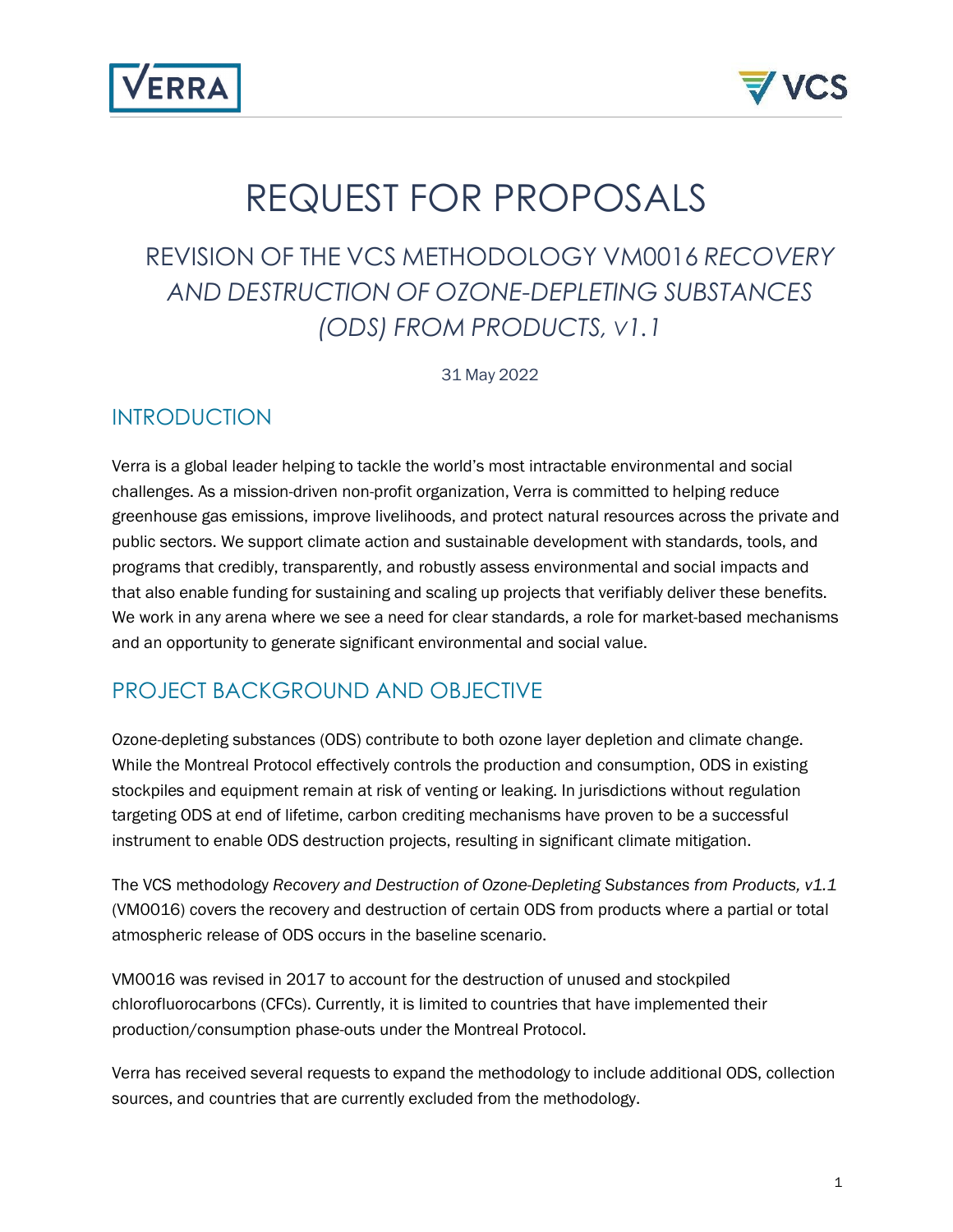



Therefore, Verra seeks proposals from a qualified consultant or consulting team to assess the proposed changes, assess the robustness of the current approach, suggest additional changes in accordance with market needs and develop the methodology revision.

Verra will fund and manage the development and assessment process for the methodology revision, including costs for the validation/verification body (VVB).

# SCOPE OF WORK

In order to achieve the objective of developing a comprehensive ODS GHG accounting methodology through a revision of VM0016, the consultant will be expected to carry out the tasks described below, and follow the steps outlined in the *[VCS Methodology Approval](https://verra.org/project/vcs-program/methodologies/develop-a-new-methodology/)  [Process](https://verra.org/project/vcs-program/methodologies/develop-a-new-methodology/)*. The consultant will be expected to have regular calls with Verra to exchange views and discuss draft products, as necessary. Principal tasks and responsibilities will include the following:

• TASK 1: Gather and review relevant information and prepare a concept note

The information to be analyzed includes, at a minimum, the following:

- VCS methodology *VM00[1](#page-1-0)6* (v1.1) and the related module *VMD0048* (v1.1);<sup>1</sup>
- VCS Program documents, including the *VCS Program Guide*, *VCS Standard* and *Methodology Requirements*.
- *U.S. ODS Protocol Version 2.0* and *Article 5 ODS Protocol Version 2.0* (Climate Action Reserve) and other relevant documents associated with these protocols;[2](#page-1-1)
- Relevant sections of the Montreal Protocol related to production/consumption phase-out of Article 5 countries; and
- Inputs from relevant stakeholders (to be agreed between the consultant and Verra). This may also include bilateral meetings and previously submitted ideas from the stakeholders.

Based on the information gathered from the sources above, the consultant will assess the market's need and the feasibility of a methodology revision, including but not limited to the following potential options:

<span id="page-1-0"></span><sup>1</sup> [https://verra.org/methodology/vm0016-recovery-and-destruction-of-ozone-depleting-substances-ods-from](https://verra.org/methodology/vm0016-recovery-and-destruction-of-ozone-depleting-substances-ods-from-products-v1-1/)[products-v1-1/](https://verra.org/methodology/vm0016-recovery-and-destruction-of-ozone-depleting-substances-ods-from-products-v1-1/)

<span id="page-1-1"></span><sup>2</sup> <https://www.climateactionreserve.org/how/protocols/ozone-depleting-substances/>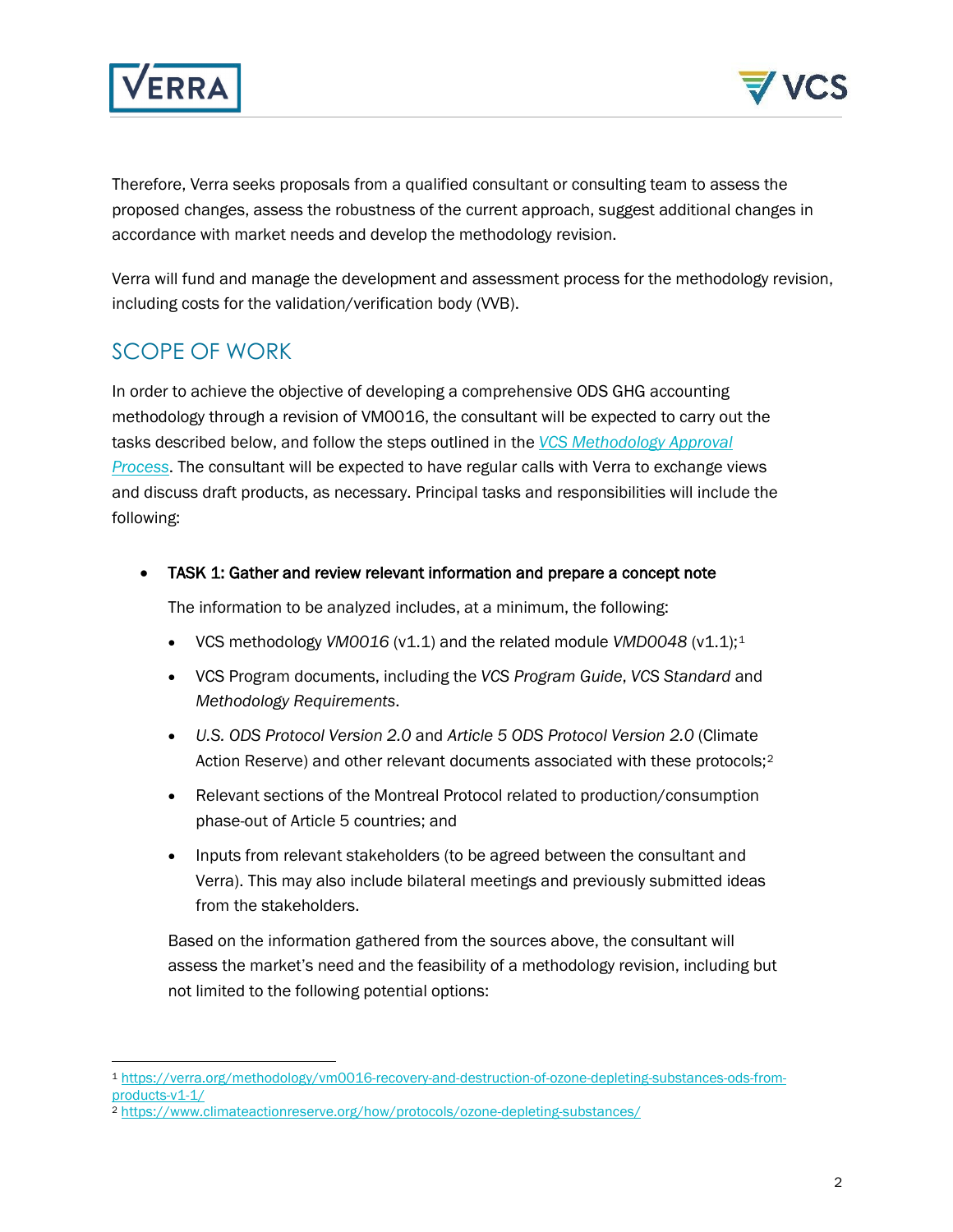



- Expansion to other ODS (e.g., sulfur hexafluoride  $SF_6$ ) and/or substituting hydrofluorocarbons (HFCs);
- Hydrochlorofluorocarbons (HCFCs) and ODS mixes from stockpiles;
- Considering the interacting requirements of the VCS and Montreal Protocol (e.g., production/consumption phase-outs); and
- Additional activities beyond the collection and destruction of ODS, such as ODS recycling.

The potential changes will be assessed against the rules and requirements of the VCS Program. The consultant will propose a recommended scope for the revision of the methodology *VM0016* to create a unified and comprehensive ODS methodology.

The proposed revision will be outlined in a concept note, including key elements such as the project activities, project boundary, applicability conditions, GHG quantification, additionality and monitoring procedures and requirements in the concept note.[3](#page-2-0) Provisions such as applicability conditions and procedures to ensure environmental integrity and to avoid potential perverse incentives must be provided. An example of a perverse incentive would be the destruction of ODS that is enabled through the generation of carbon credits and subsequently replaced by new production, not leading to an overall net GHG emission reduction.

The concept note should also outline the required changes to the *VCS Standard* and how they can be integrated into the VCS rules and requirements in a sound and robust way to ensure environmental integrity of VCUs.

Verra will review the concept note and the consultant should further adapt it through an iterative process until it can proceed to the next stage.

**Deliverable 1:** A presentation to Verra describing the outcomes of the assessment and a concept note outlining the proposed methodology revision and required modifications of the *VCS Standard*, as needed. The concept note should include a discussion of how environmental integrity of VCUs is ensured based on the proposed provisions.

<span id="page-2-0"></span><sup>3</sup> See Section 3 of the *[Methodology Approval Process v4.0](https://verra.org/wp-content/uploads/2019/09/Methodology_Approval_Process_v4.0.pdf)*,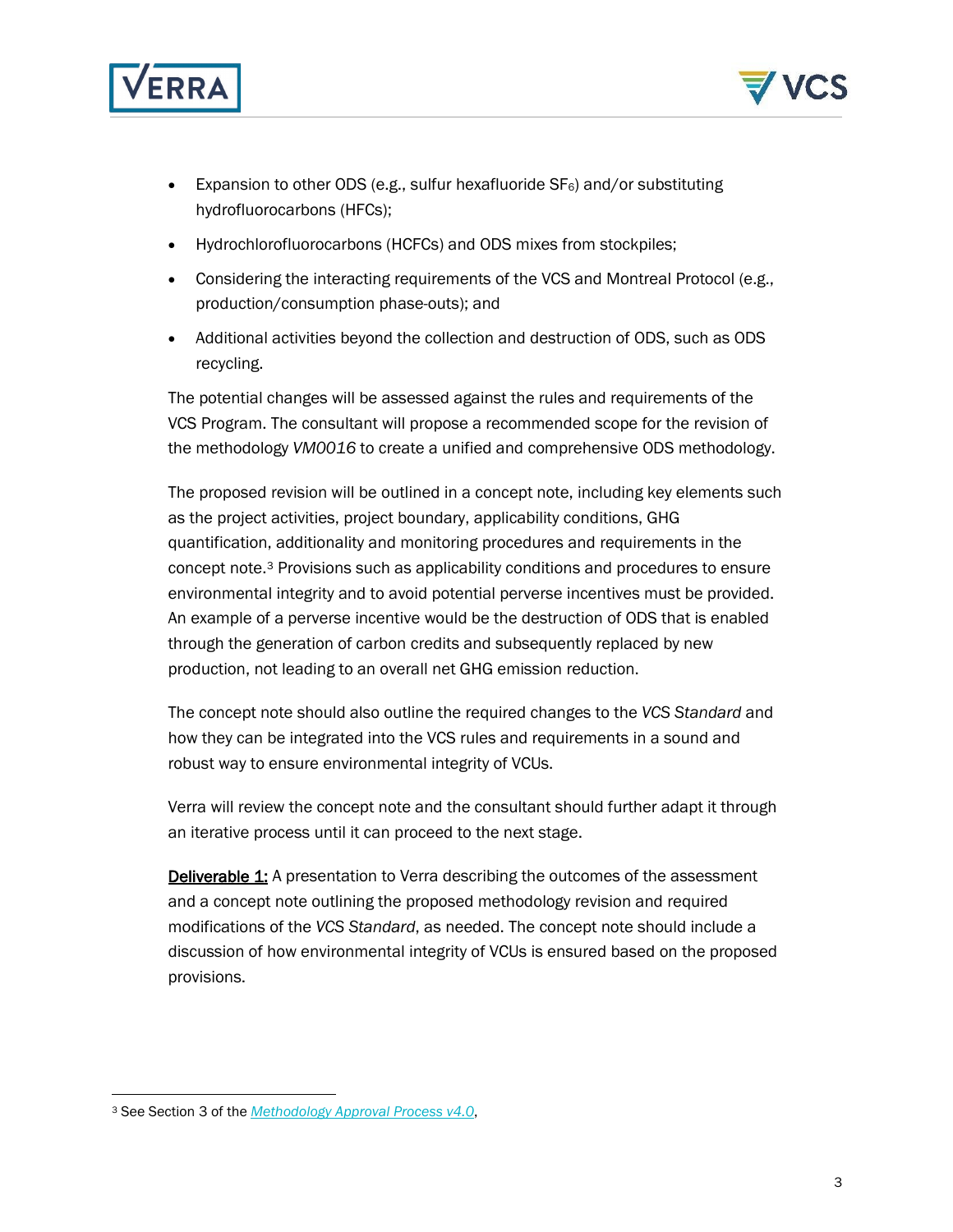



#### • TASK 2: Prepare the draft methodology revision and manage the preliminary review process

Following step 1 and taking on Verra's feedback, the consultant will develop the revision of methodology VM0016 and submit to Verra. Verra will review and provide the relevant findings in a review report. The consultant should further refine the approach and adapt the methodology in an iterative process until all findings are closed.

Deliverable 2: Draft revised methodology that can be posted for public consultation.

#### • TASK 3: Review and respond to public comments and produce an updated draft of the revised methodology.

Verra will coordinate a 30-day public consultation on the proposed methodology revision. The consultant should respond to each substantive issue raised during the consultation period. They should use the inputs obtained from the public and expert consultations, as well as Verra's comments, to produce a next draft of the methodology.

**Deliverable 3a:** Summary of the comments received during the consultation period and a description of how they were addressed in the methodology revision.

**Deliverable 3b:** An updated draft of the methodology.

• TASK 4: Manage the progression of the methodology through a VVB assessment.

Following the public consultation, Verra will select and contract an independent VVB to review the methodology. The VVB will produce an assessment report with findings. The consultant will respond to the findings and update the methodology until all findings are resolved.

**Deliverable 4a:** VVB assessment report (issued by the VVB).

**Deliverable 4b:** An updated methodology version.

• TASK 5: Manage the final review process and produce the final methodology.

Verra will conduct the final review and provide the relevant findings in a review report. The consultant should further address any findings in an iterative process with Verra and the VVB until all findings area closed.

Deliverable 5: The final version of the proposed methodology.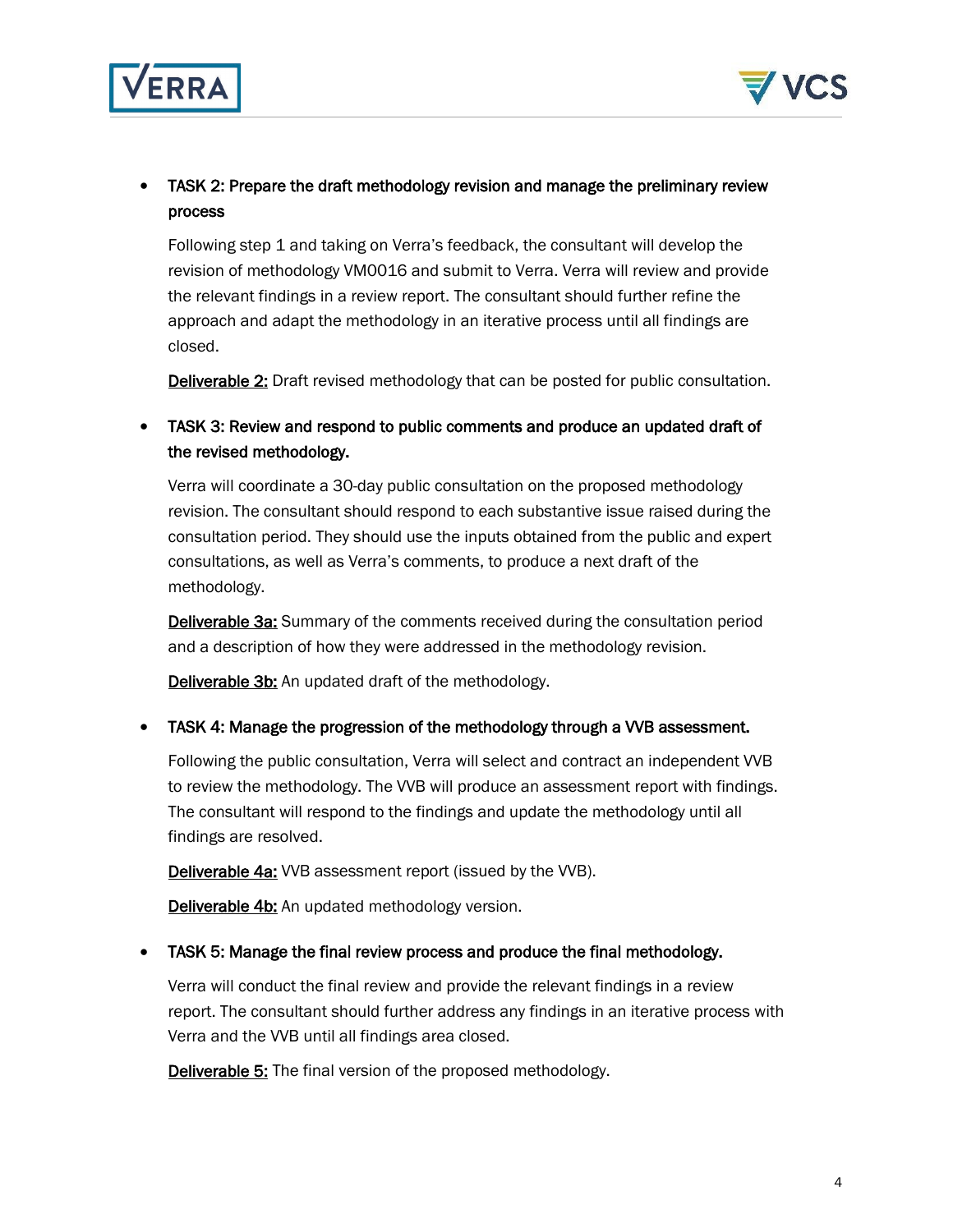



## MILESTONES & TIMELINE

The duration of this consultancy will be about 12 months. An indicative timeline for meeting key milestones and deliverables follows:

| TASK 1:<br>Gather and review relevant information and prepare a<br>concept note                    | 2 months |
|----------------------------------------------------------------------------------------------------|----------|
| TASK 2:                                                                                            |          |
| Prepare the draft methodology revision and manage the 2 months<br>preliminary review process       |          |
| TASK 3:                                                                                            |          |
| Review and respond to public comments and produce<br>an updated draft of the methodology revision. | 2 months |
| TASK 4:                                                                                            |          |
| Manage the progression of the methodology through a 5 months<br>VVB assessment.                    |          |
| TASK 5:                                                                                            |          |
| Manage the final review process and produce the final 1 month<br>methodology.                      |          |
|                                                                                                    |          |

# CRITERIA FOR EVALUATION

Verra will use the following criteria for evaluating proposals:

- Experience in developing new and revised GHG accounting methodologies;
- Understanding of VCS Program rules, such as overarching rules in the *VCS Standard*, *VCS Program Guide* and *VCS Methodology Requirements*;
- Depth of understanding of the ODS markets, refrigeration, air conditioning and foam (RAC & F) sectors, ODS collection process and destruction technologies, Montreal Protocol, and challenges of ensuring environmental integrity;
- Degree of analytical and innovative thinking when developing new solutions; and
- Cost, to ensure that the proposed level of effort is consistent with the outcomes.

# RESPONSES TO THE RFP

Respondents are requested to submit the following as part of their proposals:

• High-level technical proposal (not to exceed four pages) for the scope of work and deliverables, including a work plan. Applicants are encouraged to describe any innovations/value-added propositions that they think would enhance the scope of work requirements.